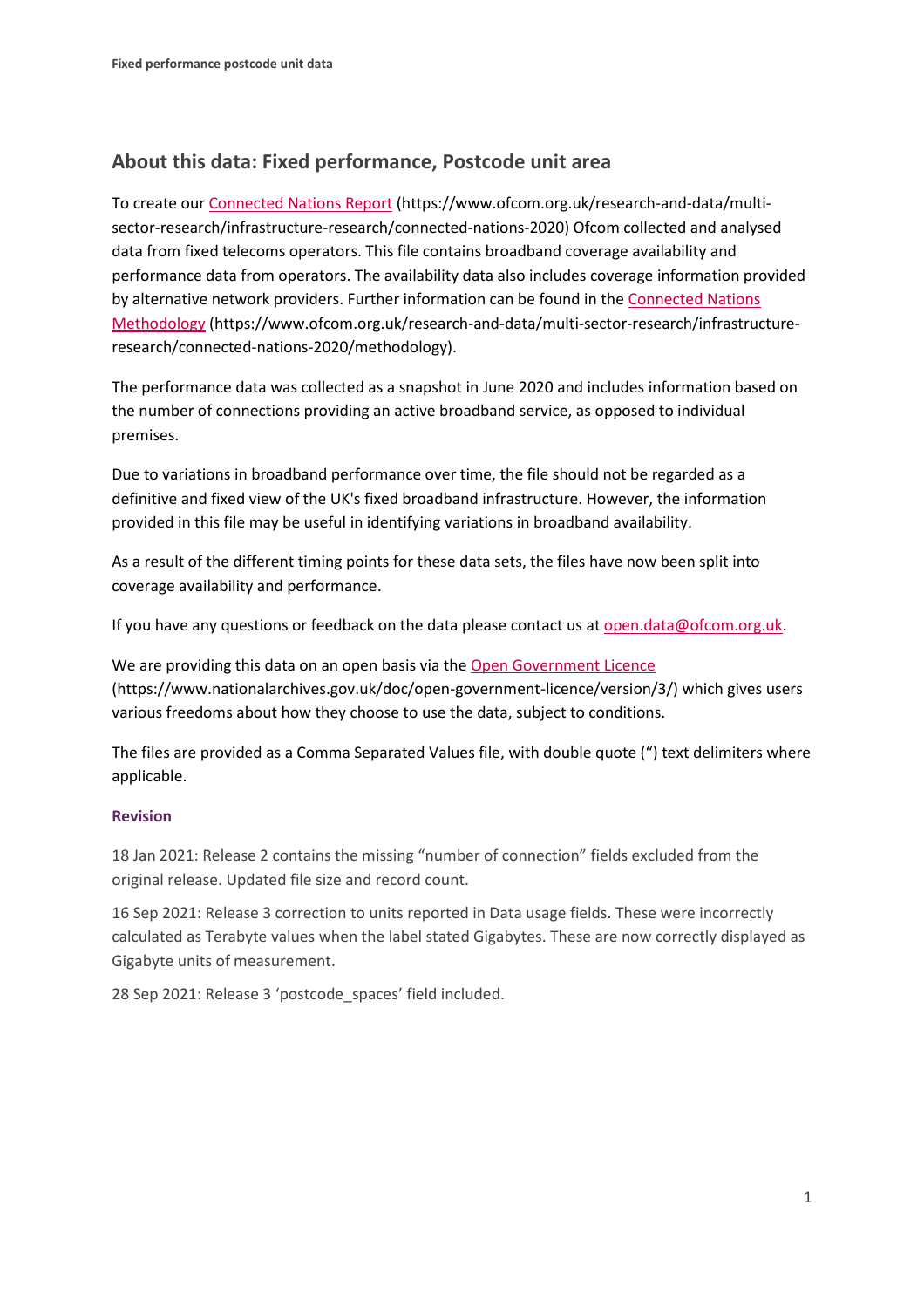## **Performance data**

Due to privacy concerns we have not presented the information in postcodes with less than four broadband connections. Where we have excluded the data for this reason, we have substituted the data with a null value. A total of 400,631 postcodes were entirely excluded from the data as the total number of records was not greater than four. No data was received for a further 182,929 postcodes, when compared to the National Statistics Postcode Lookup.

File name: 202006\_fixed\_pc\_performance\_r03\_xx.csv where xx defines Postcode area

Total files in folder 202006\_fixed\_pc\_coverage\_r03: 121 files, for each postcode area in the UK

Total records across all files: 1 header row, 1,185,512 data rows

File size on disk (uncompressed): 131 MB (137,445,376 bytes)

## **Column headers and what they represent:**

| <b>Current headers</b>                                    | <b>Note</b>                                                                                                               |
|-----------------------------------------------------------|---------------------------------------------------------------------------------------------------------------------------|
| postcode                                                  | Postcode with spaces removed, such as SE19HA                                                                              |
| postcode_spaces                                           | Postcode with single space, such as SE1 9HA                                                                               |
| postcode area                                             | Postcode area, such as SE                                                                                                 |
| Median download speed<br>(Mbit/s)                         | Median download speed (in Mbit/s) of all connections                                                                      |
| Average download speed<br>(Mbit/s)                        | Average download speed (in Mbit/s) of all connections                                                                     |
| Maximum download speed<br>(Mbit/s)                        | Maximum download speed (in Mbit/s) of all connections                                                                     |
| Average download speed<br>(Mbit/s) for lines < 10Mbit/s   | Average download speed (in Mbit/s) of all connections that<br>deliver speed less than 10Mbit/s                            |
| Average download speed<br>(Mbit/s) for lines 10<30Mbit/s  | Average download speed (in Mbit/s) of all connections that<br>deliver speeds of 10Mbit/s or higher and less than 30Mbit/s |
| Average download speed<br>(Mbit/s) for lines 30<300Mbit/s | Average download speed (in Mbit/s) of all connections that<br>deliver speeds of 30Mbit/s to less than 300Mbit/s           |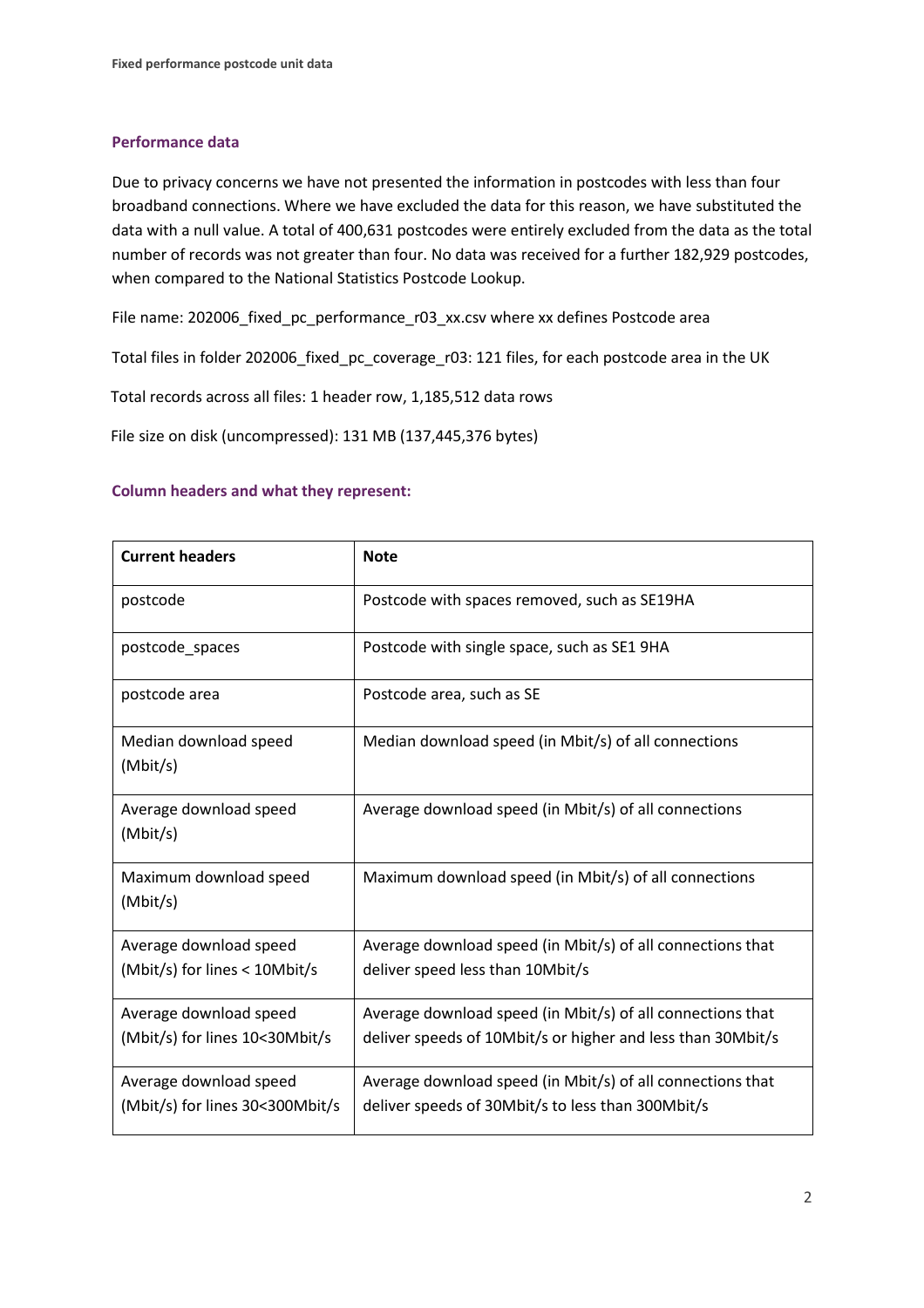| Average download speed                                      | Average download speed (in Mbit/s) of all connections that                                           |
|-------------------------------------------------------------|------------------------------------------------------------------------------------------------------|
| (Mbit/s) for UFBB lines                                     | deliver speeds of 300Mbit/s or greater                                                               |
| Average download speed                                      | Average download speed (in Mbit/s) of all connections that                                           |
| (Mbit/s) for SFBB lines                                     | deliver speeds of 30Mbit/s or greater                                                                |
| Median upload speed (Mbit/s)                                | Median upload speed (in Mbit/s) of all connections                                                   |
| Average upload speed (Mbit/s)                               | Average upload speed (in Mbit/s) of all connections                                                  |
| Maximum upload speed (Mbit/s)                               | Maximum upload speed (in Mbit/s) of all connections                                                  |
| Average upload speed (Mbit/s)                               | Average upload speed (in Mbit/s) of all connections that deliver                                     |
| for lines < 10Mbit/s                                        | speed less than 10Mbit/s                                                                             |
| Average upload speed (Mbit/s)                               | Average upload speed (in Mbit/s) of all connections that deliver                                     |
| for lines 10<30Mbit/s                                       | speed less than 30Mbit/s                                                                             |
| Average upload speed (Mbit/s)                               | Average upload speed (in Mbit/s) of all connections that deliver                                     |
| for lines 30<300Mbit/s                                      | speed of 30Mbit/s to less than 300Mbit/s                                                             |
| Average upload speed (Mbit/s)                               | Average upload speed (in Mbit/s) of all connections that deliver                                     |
| for UFBB lines                                              | speeds of 300Mbit/s or greater                                                                       |
| Average upload speed (Mbit/s)                               | Average upload speed (in Mbit/s) of all connections that deliver                                     |
| for SFBB lines                                              | speeds of 30Mbit/s or greater                                                                        |
| Number of connections < 2                                   | Count of connections that have average measured speeds                                               |
| Mbit/s (number of lines)                                    | below 2Mbit/s                                                                                        |
| Number of connections 2<5                                   | Count of connections that have average measured speeds of                                            |
| Mbit/s (number of lines)                                    | 2Mbit/s or greater and below 5Mbit/s                                                                 |
| Number of connections 5<10                                  | Count of connections that have average measured speeds of                                            |
| Mbit/s (number of lines)                                    | 5Mbit/s or greater and below 10Mbit/s                                                                |
| Number of connections 10<30                                 | Count of connections that have average measured speeds of                                            |
| Mbit/s (number of lines)                                    | 10Mbit/s or greater and below 30Mbit/s                                                               |
| Number of connections<br>30<300 Mbit/s (number of<br>lines) | Count of connections that have average measured speeds of<br>30Mbit/s or greater and below 300Mbit/s |
| Number of connections >= 300                                | Count of connections that have average measured speeds of                                            |
| Mbit/s (number of lines)                                    | 300Mbit/s or greater                                                                                 |